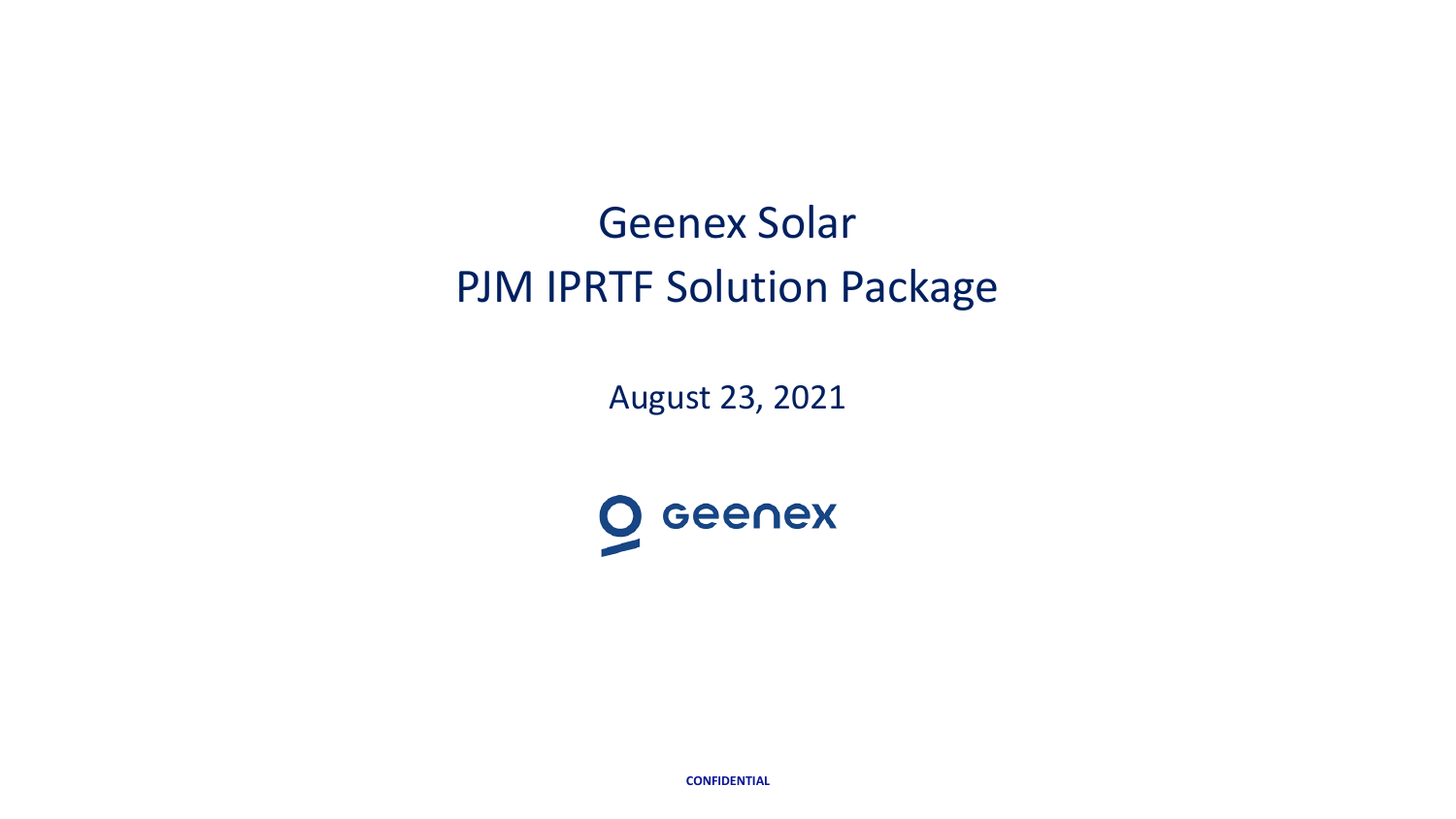- Early to mid-stage developer founded in 2011
- **Exclusively focused on PJM market since 2014**
- $\blacksquare$  ~ 1,000 MW in operation  $\triangleright$  Operated by Baywa, Dominion, ConEd
- Over 10,000 MW currently in various stages of the PJM queue

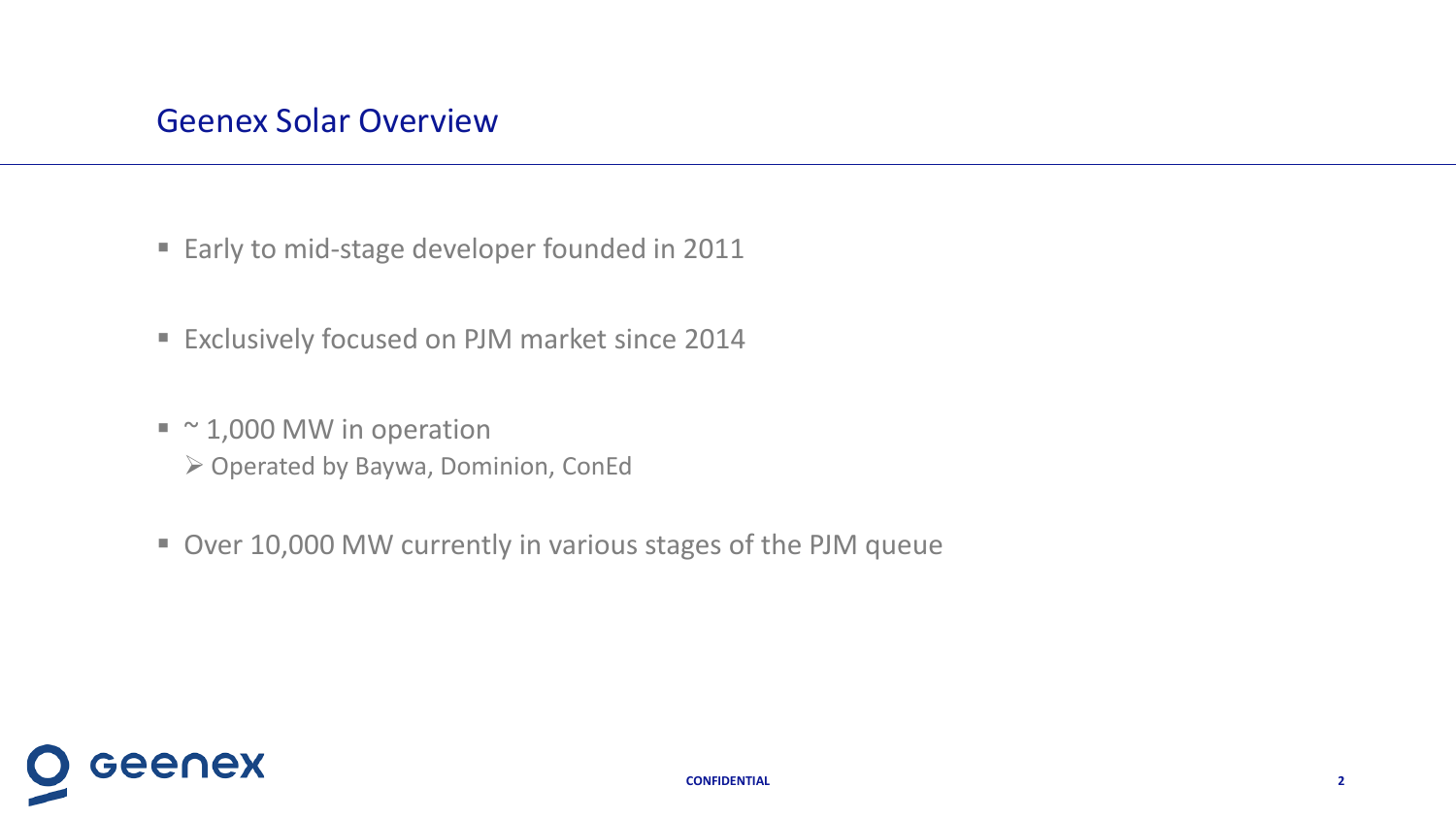## Geenex Solution Package

- **Transition Mechanism** 
	- $\triangleright$  Geenex invested heavily early in the PJM AG2 queue, and Geenex chose the specific AG2 project sizes and locations based on the current PJM interconnection process. Moving the Geenex AG2 queue projects to a new PJM interconnection cluster study process would materially harm these projects as Geenex would lose its advantageous queue position along with negating its extensive pre-screening analysis and upfront development work.
	- $\triangleright$  Geenex prefers that its AG2 queue projects be studied under the current PJM interconnection study process (Draft Transition Proposal No. 2) with the following modifications:
		- Start the AG2 Feasibility Studies when the current Facilities Study backlog has been cleared.
		- Only one POI can be studied, which should help minimize PJM's workload.
		- PJM should not start AH1 or AH2 Feasibility studies or hold kickoff calls until AG2 receives its SIS reports.

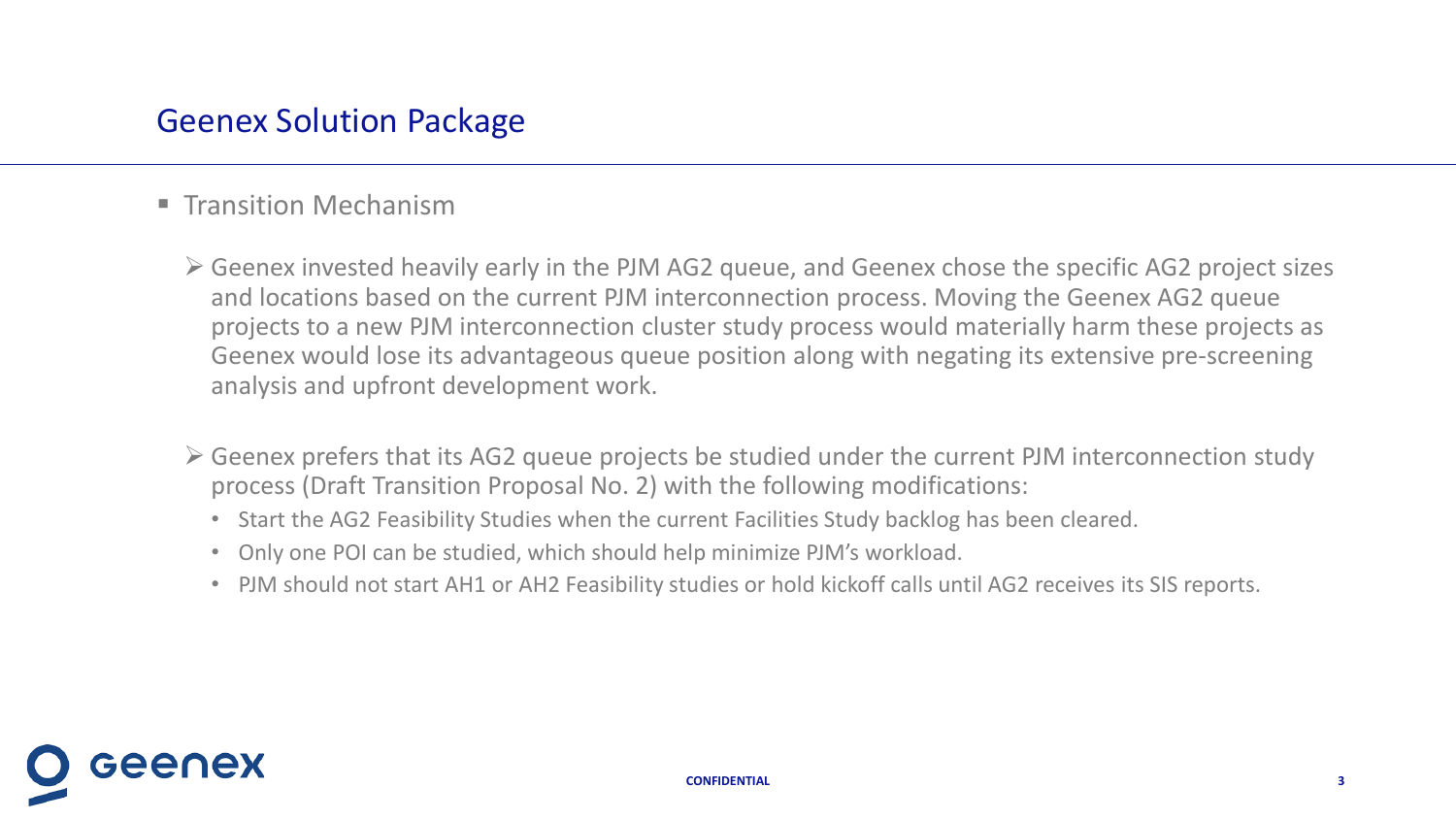- **Transition Mechanism (cont'd)** 
	- $\triangleright$  If Geenex's AG2 queue projects are studied under a new "cluster study" process (Draft Transition Proposal No. 4) the AG2 queue projects should begin the Phase 1 study process by April 2022 and complete the process cycle by 1Q 2024.
		- Investments into AG2 queued projects were made with a 2025 COD target to reach ITC deadline
	- $\triangleright$  AG2 queue projects should be designated as its own cluster study cycle and not be co-mingled or combined with AH1 and AH2 queue projects in a new cluster study cycle.

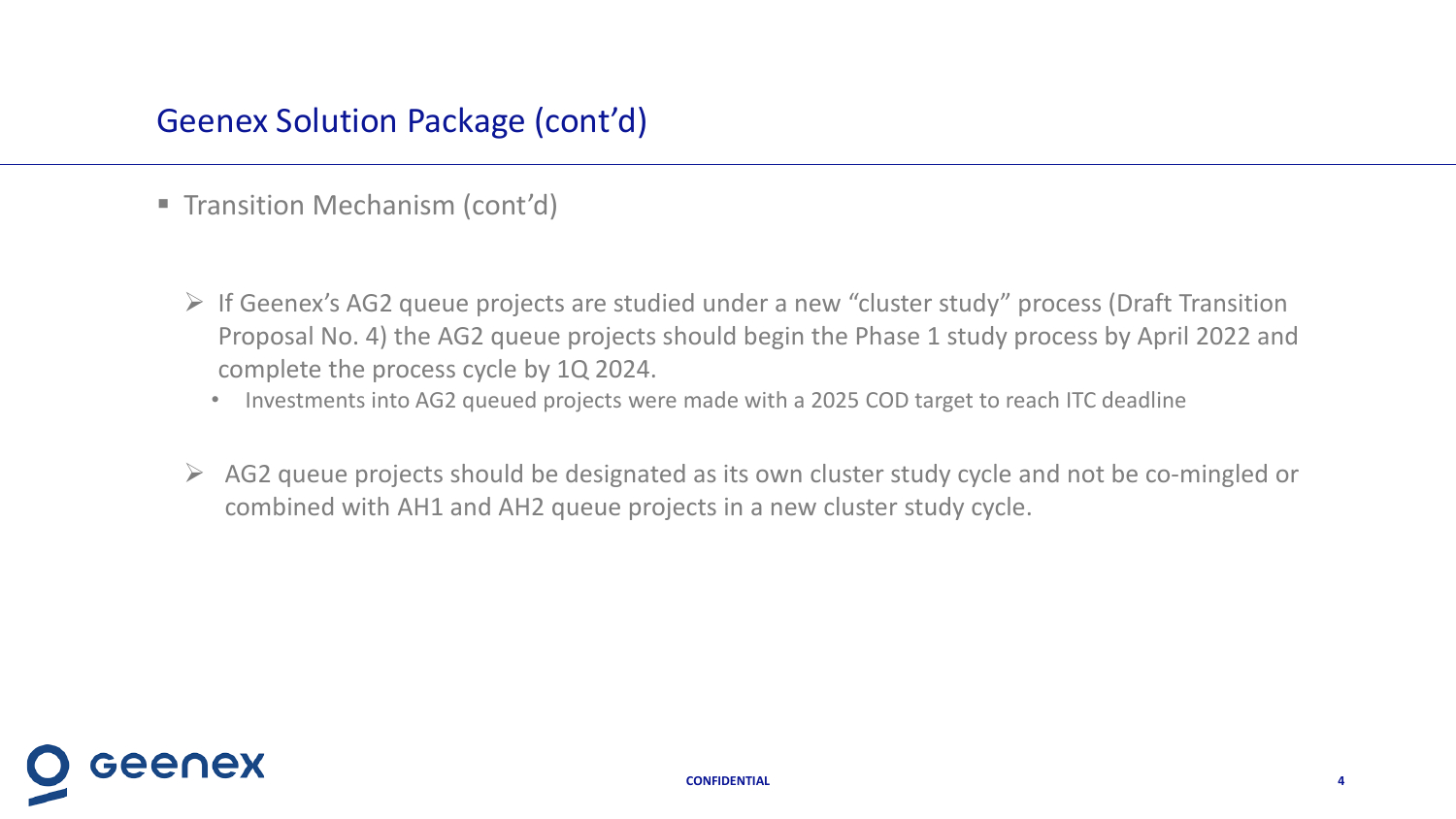# Geenex Solution Package (cont'd)

## **Study Process**

Geenex

### Interconnection Queue Models

• If new overloads are identified in the RTEP case, the costs for such overloads should not be assigned to Interconnection Customers.

### $\triangleright$  Affected Systems

- Affected Systems Studies need to be sequenced.
	- Phase 1 PJM should have indication of potential impact of Affected Systems by the end of Phase 1 study.
	- ◆ Phase 2 PJM should be able to confirm that there is an impact from Affected System owner by the end of Phase 2 along with a cost estimate/schedule if work is identified.

◆ Phase 3 - Affected System Study Report finalized.

- Add kickoff call with Affected System owner before Phase 3 begins if Affected System Study Agreement is necessary in order to review specifics for Interconnection Facilities.
- PJM need to provide more information on its website as to which queue projects are being delayed by Affected Systems issues along with which Affected System/TO is responsible.
- PJM and other ISO/RTOs (MISO, NYISO, DEP and others) need to better align their queue study cycles and timelines in order to more effective handle Affected Systems issues.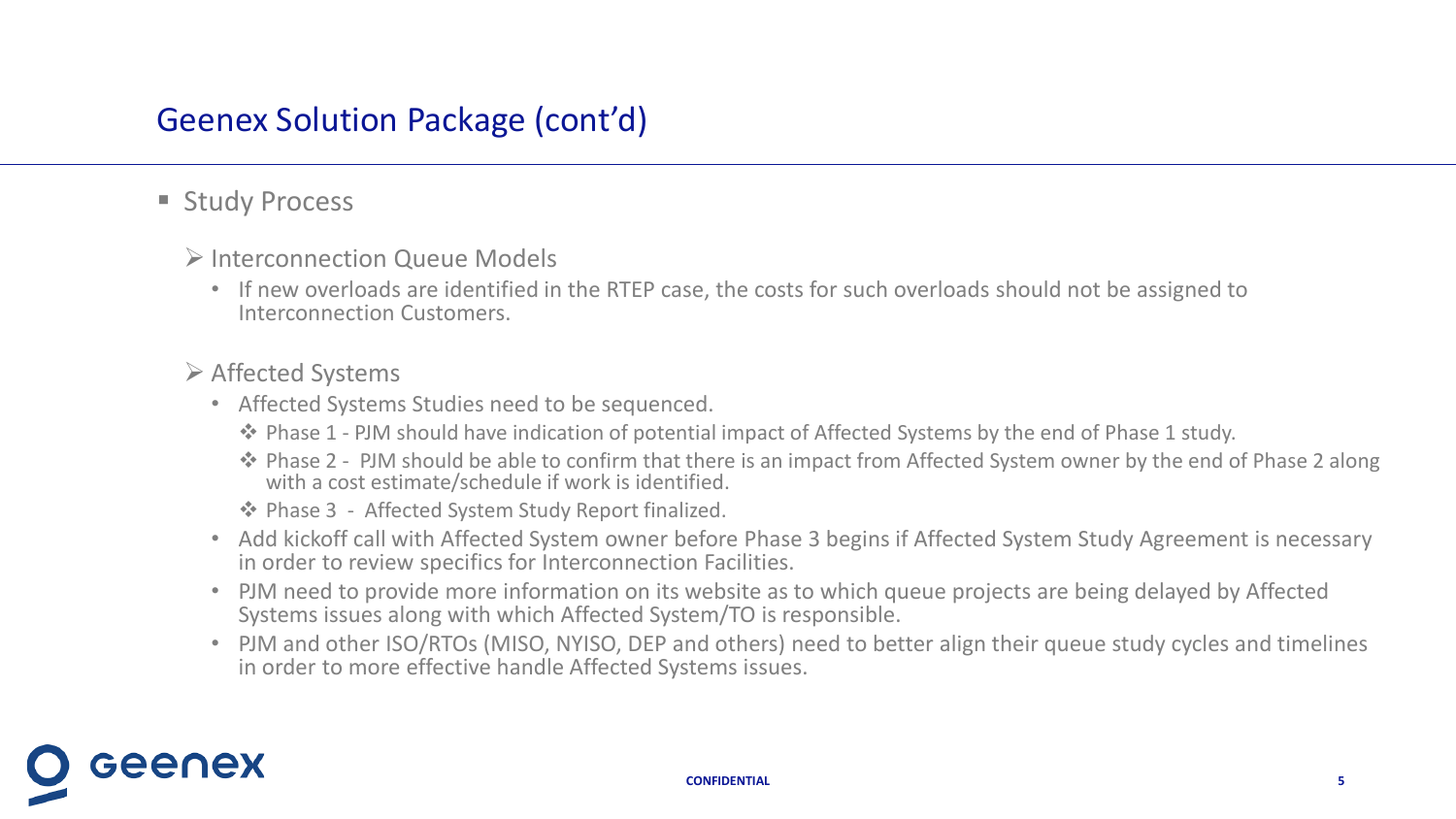- **Study & Readiness Deposit Levels** 
	- $\triangleright$  Need to reflect FERC Commission preferences from 7/15/21 ANOPR (paragraph 135)
		- "Another possible reform to the current crediting policy is to consider the establishment of a non-refundable fee to be charged for submitting an interconnection request and that is not reimbursable through transmission service credits. Under this approach, an appropriate fee should not be so large that it creates barriers to entry for smaller developers."
	- $\triangleright$  Readiness Payment 1 (RP1)
		- \$500K per project cap (still at \$4,000/MW)
	- $\triangleright$  Refundability % should be higher on all Readiness Payments than what PJM proposed
		- At least 75% refundable

Geenex

- $\triangleright$  TOs need to provide adequate information to developers to complete their own pre-screening analysis before RP1 is due
	- $\triangleright$  POI, line ratings, bus numbers, etc.